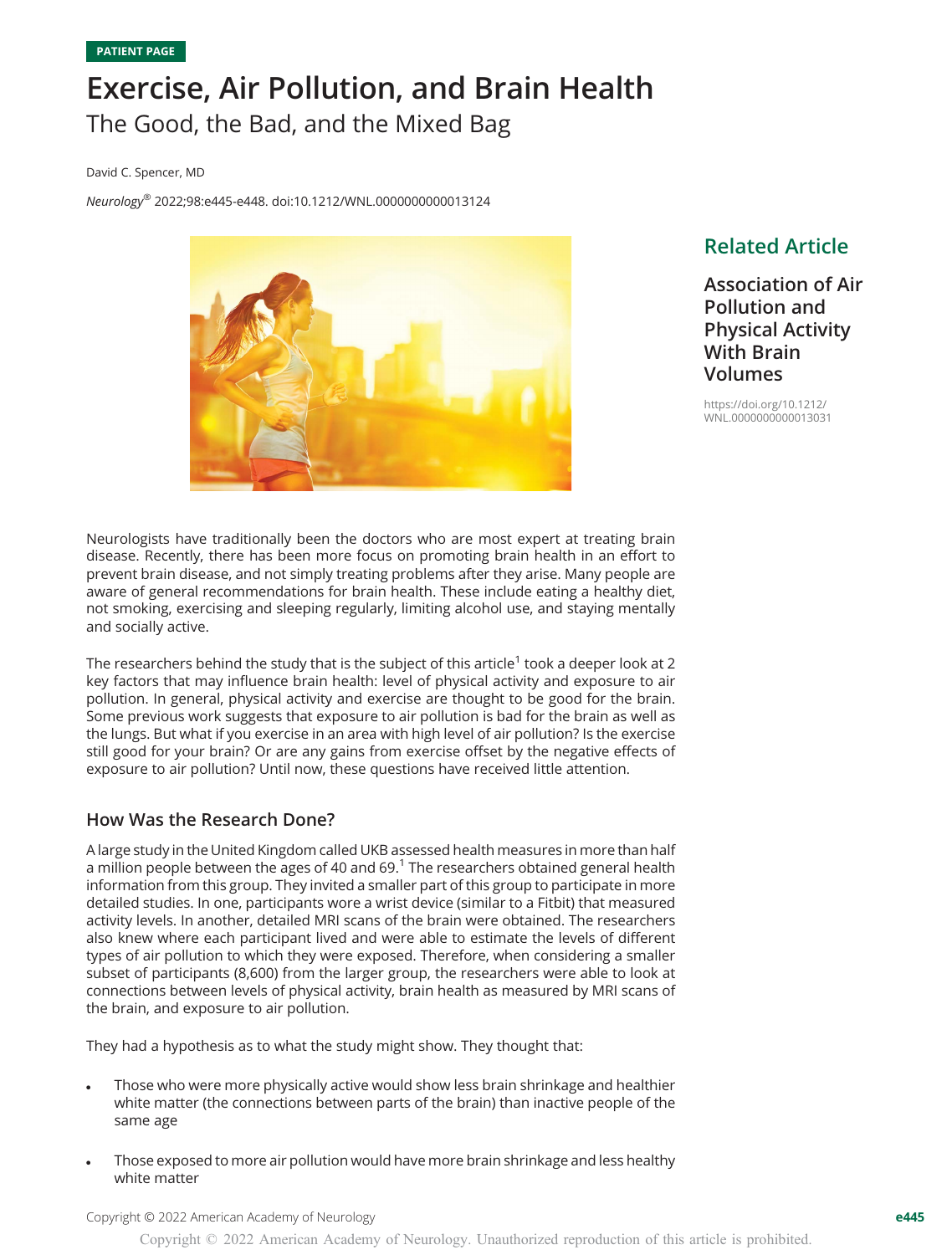They did not know what would happen to people who were physically active in areas with heavy air pollution, but they guessed that those people might breathe in more pollution from being more physically active, and that might increase the negative effects of air pollution exposure.

# What Did the Researchers Find?

As they had guessed, there was a strong connection between higher levels of physical activity and higher brain volumes. In other words, those with higher levels of physical activity showed less evidence of brain shrinkage on their MRI scans. The white matter ("wiring") of the brain also looked healthier in those who were more physically active.

Also, as expected, the researchers found that exposure to air pollution was bad for the brain. The participants in the study did not live in areas with severe air pollution. Mostly they lived in urban areas where the air pollution was mild to moderate. It was clear from the researchers' findings that more exposure to air pollution was associated with lower brain volumes (more brain shrinkage) than in those with little exposure.

What about those who had high levels of physical activity in areas with more air pollution? Here, the results were mixed. The good news is that there was no evidence of more brain shrinkage in this group than the other groups, but these participants' white matter appeared less healthy on their brain scans, especially in those who did vigorous physical activity. There was little or no effect of this kind in people who were very inactive.

The results from this study are especially important because it is by far the biggest such study ever done.

# What Does This Mean for People Trying to Keep Their Brains Healthy?

The negative changes in brain health seen with exposure to air pollution were relatively small. For example, the amount of brain shrinkage attributed to air pollution exposure was less than the typical shrinkage seen with 1 year of normal aging. On the other hand, the positive effects of exercise were larger. The researchers estimated that the effect of regular, vigorous exercise on the brain was equivalent to being 3 years younger than a person's actual age. Still, when these results were looked at together, it was clear that some of the positive effects of exercise were lost when exercise exposed people to more air pollutants. Similar findings have been seen in studies of heart and lung health. In other words, some of the heart-healthy benefits of exercise are lost if the exercise increases exposure to air pollution. It seems like there is a similar tradeoff with brain health.

There is still much that is not known about these factors with regard to brain health. It is important to know that high levels of activity in areas of air pollution did not erase all of the benefits of exercise. The study mostly looked at White participants, and we need to know more about the effects in a broader range of people, especially because people of color often live in areas with higher exposure to pollution. The levels of pollution exposure in this study were mild to moderate, and we need to know more about the effects of exposure to higher levels of pollution experienced by millions of people in other cities around the world.

For now, the authors note that the source of most air pollution is from traffic. They suggest running or biking along paths far from heavy traffic, though such options may be limited for some people in urban areas. In the long run, efforts to combat global warming and reduce dependence on fossil fuels and the air pollution they generate may produce longer-lasting solutions.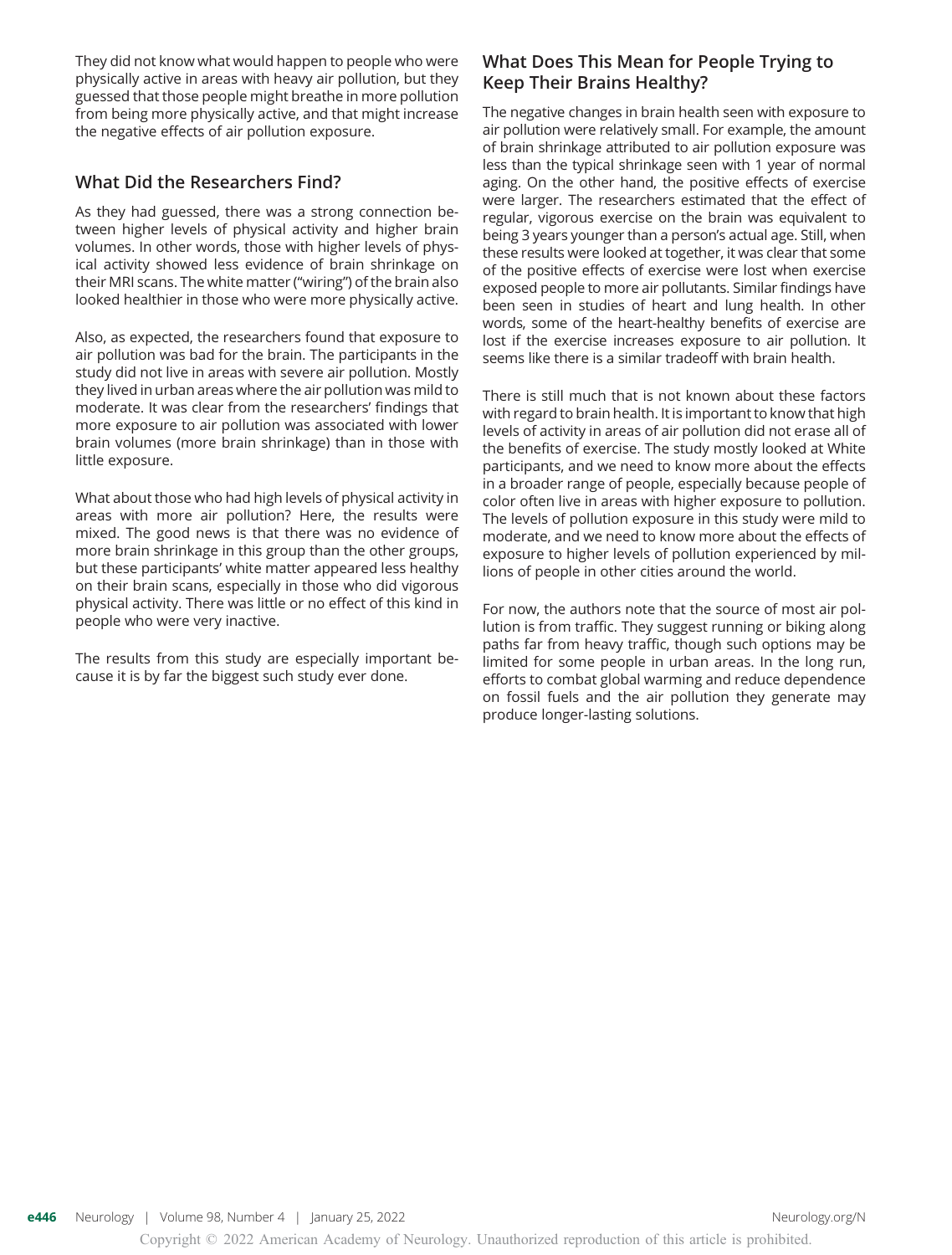# About Brain Health

## The ABCs of Brain Health

As the US population ages, there has been increasing interest in promoting and maintaining brain health. Maintaining brain health as we age is closely tied to our quality of life. Brain health is really just a specialized brand of overall health, and in fact, many things that are good for the overall health of the body are also good for the health of the brain. This is still an evolving area of science and medicine, which is partly why people sometimes feel like they get mixed messages in the media about what is good or bad for brain health as new research emerges. Following is a list of 5 practices that most experts in brain health agree have strong evidence to support them.

#### Get Plenty of Sleep and Stay on a Regular Sleep Schedule

Understanding what happens in the brain during sleep is an active area of ongoing research. We know that sleep helps with memory formation. Processes to clear potentially toxic substances from the brain also occur during sleep. Chronic interruptions of sleep from conditions like sleep apnea or other sleep disorders or constant changes in sleep schedule can affect brain function both in the short term and long term.

#### Eat a Healthy Diet

This is an area that can be confusing, as one often sees news clips about the latest "superfood" that helps with brain function. It appears more likely that overall diet practices, rather than single foods, are most important to promote brain health. There is much research to support following a Mediterranean diet to promote brain health. This diet focuses on plant-based foods including whole grains, healthy fats like olive oil, and fish, with limited red meat and salt.

#### Keep the Brain Active

This is an essential component of brain health. Not everyone has to do crossword puzzles: anything that makes one think—playing bridge, learning a new language, learning a new musical instrument—is beneficial to the brain and can strengthen and develop new connections in the brain. Most important is getting out of the routine and limiting passive activities like watching television. Any activity that feels like it takes a lot of mental energy is worthwhile.

#### Stay Connected to Friends and Family

Humans are social animals, and social interactions are complex to navigate. Regular social interactions are good exercise for the brain. On the other hand, being isolated and having few social interactions has been clearly shown to be detrimental to brain health, and can also lead to anxiety and depression, which can add to negative effects on the brain.

#### Get Regular Exercise

Exercise does not have to be at high intensity to be beneficial. Walking is a simple way to get beneficial exercise. Any other aerobic activity such as biking, swimming, or playing tennis can have similar benefits. People should aim to do one of these activities for 30–60 minutes several times per week. This practice can have substantial benefits for the brain, as discussed more below.

## Measuring Brain Health

There are several ways to measure brain health. One way is to test the function of the brain with cognitive tests. These include tests of memory, language, problem solving, and similar tasks. This testing can be time consuming, and some of the tests can be challenging to interpret, for example because of cultural or language differences. Another way to measure brain health is to look at the structure of the brain by examining pictures of the brain such as CT scans and MRI scans. CT scans take pictures of the brain by taking multiple X-rays and having a computer reconstruct the images into a 3D picture. An MRI scanner uses a strong magnet (and no radiation) to take even more detailed pictures of the brain in 3 dimensions.

It is a fact of life that with aging, our brains gradually get smaller over time. When detailed pictures of the brain are taken in an MRI scanner, researchers can measure the size of different brain structures in the 3D MRI pictures. This method is called measuring brain volumes. While we all lose some brain volume over the decades, this process does not follow the same path in all people. People with certain brain diseases such as multiple sclerosis or Alzheimer disease have more rapid loss of brain volume. Although it is not a perfect measure, looking at brain volume in studies of various aspects of brain health can give a pretty good measure of whether something is good for the brain (slower loss of brain volume) or bad for the brain (more rapid loss of brain volume).

#### Focus on Exercise and the Brain

This month's Patient Page explores the effects of exercise on the brain. This is an area supported by a large number of studies in animals and humans showing benefits of exercise for the brain. There are probably several ways exercise benefits the brain. Exercise helps keep the heart and lungs healthy and improves blood flow to the brain. In the same way that it helps keep blood vessels in the heart healthy and helps prevent heart attacks, exercise also helps keep blood vessels in the brain healthy and prevents stroke. People who exercise regularly are likely to have better control of their blood sugars, and are less prone to developing diabetes, which can have negative effects on brain health. Exercise can also do another amazing thing in the brain: it can help promote the birth of new brain cells. It is commonly believed that we are born with a certain number of brain cells and gradually lose them over the course of our lives. We now know that is not correct. Although our brains do lose brain cells and gradually get slightly smaller or "atrophy" over time, certain areas of the brain also make new brain cells, and this process is enhanced by exercise.

#### Focus on Air Pollution and the Brain

We have known for years that exposure to air pollution is bad for the lungs and can worsen conditions like asthma and heart disease. It is becoming increasingly clear that living in areas with high levels of air pollution is bad for the brain also. There are several active research groups looking at the effects of air pollution on brain health, including the one that is the subject of this month's Patient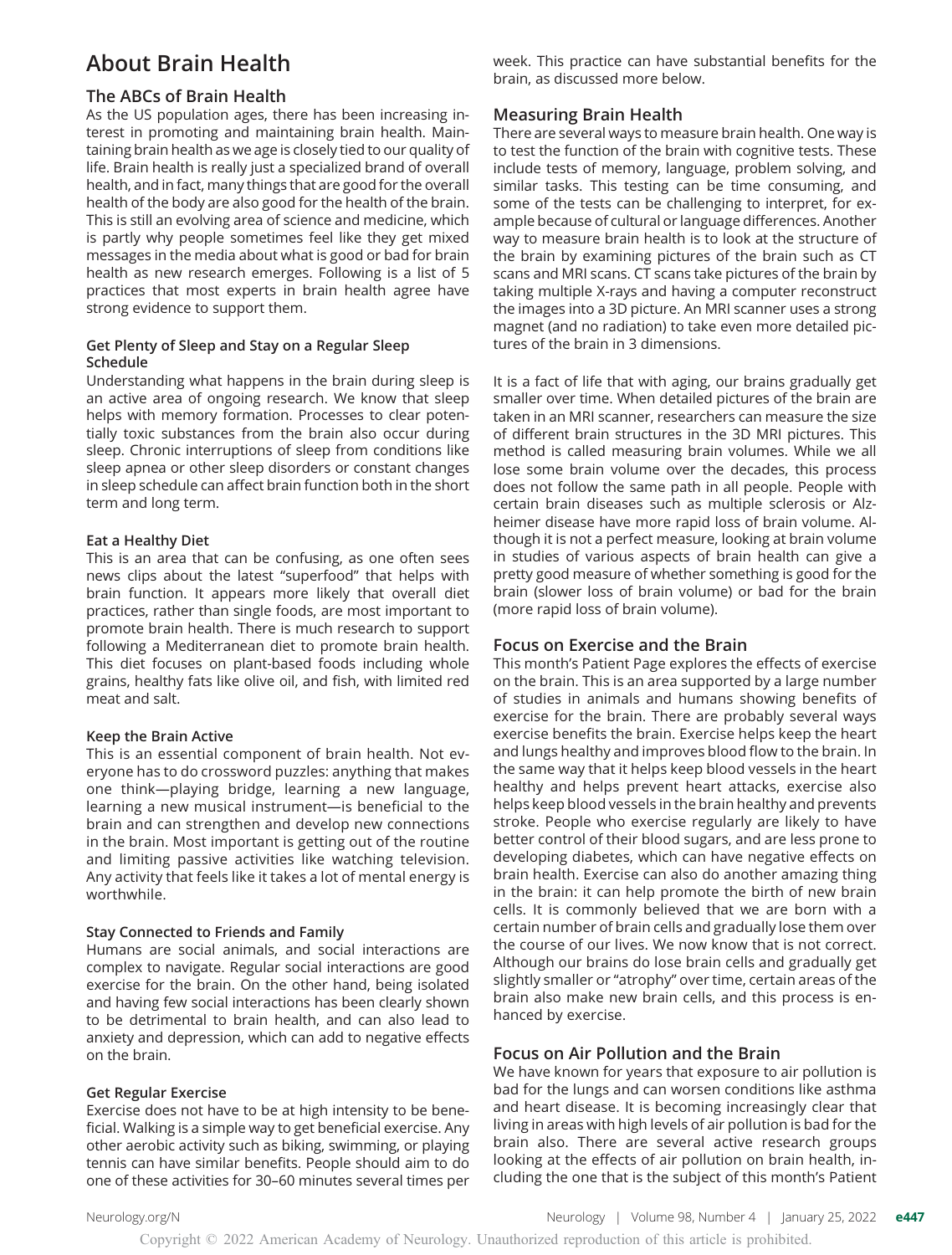Page. Another Patient Page article from 2020 discussed a study showing that exposure to air pollution was associated with more rapid cognitive (thinking) decline.<sup>2</sup> Several earlier studies have used either brain imaging (pictures of the brain) or cognitive testing (testing of the thinking functions of the brain) to assess the effects of air pollution. Small particles that are components of air pollution are absorbed in the lungs and can travel through the blood and affect distant organs, including the brain. Researchers have to try to separate the direct effects of air pollution from other factors. For example, if people living in areas of high air pollution do not do as well on tests or have brain scans that do not look as healthy, researchers must consider whether that is a direct effect of air pollution on the brain, or whether that group of people differs in some other important ways (for example, level of education or socioeconomic status). Only with continued research can we be confident that it is the air pollution that is the direct cause of greater brain problems. Given the mounting evidence, avoiding long-term exposure to air pollution should be a goal for brain health for all people.

# For More Information

Brain & Life [brainandlife.org](https://www.brainandlife.org/)

American Brain Foundation

[americanbrainfoundation.org](https://www.americanbrainfoundation.org/)

McKnight Brain Foundation [mcknightbrain.org](https://mcknightbrain.org/)

#### References

- 1. Furlong MA, Alexander GE, Klimentidis YC, Raichlen DA. Association of air pollution and physical activity with brain volumes. Neurology. 2022;98(4):e416-e426.
- 2. Karceski S. Air pollution and brain health. Neurology. 2020; 94(17):e1872.